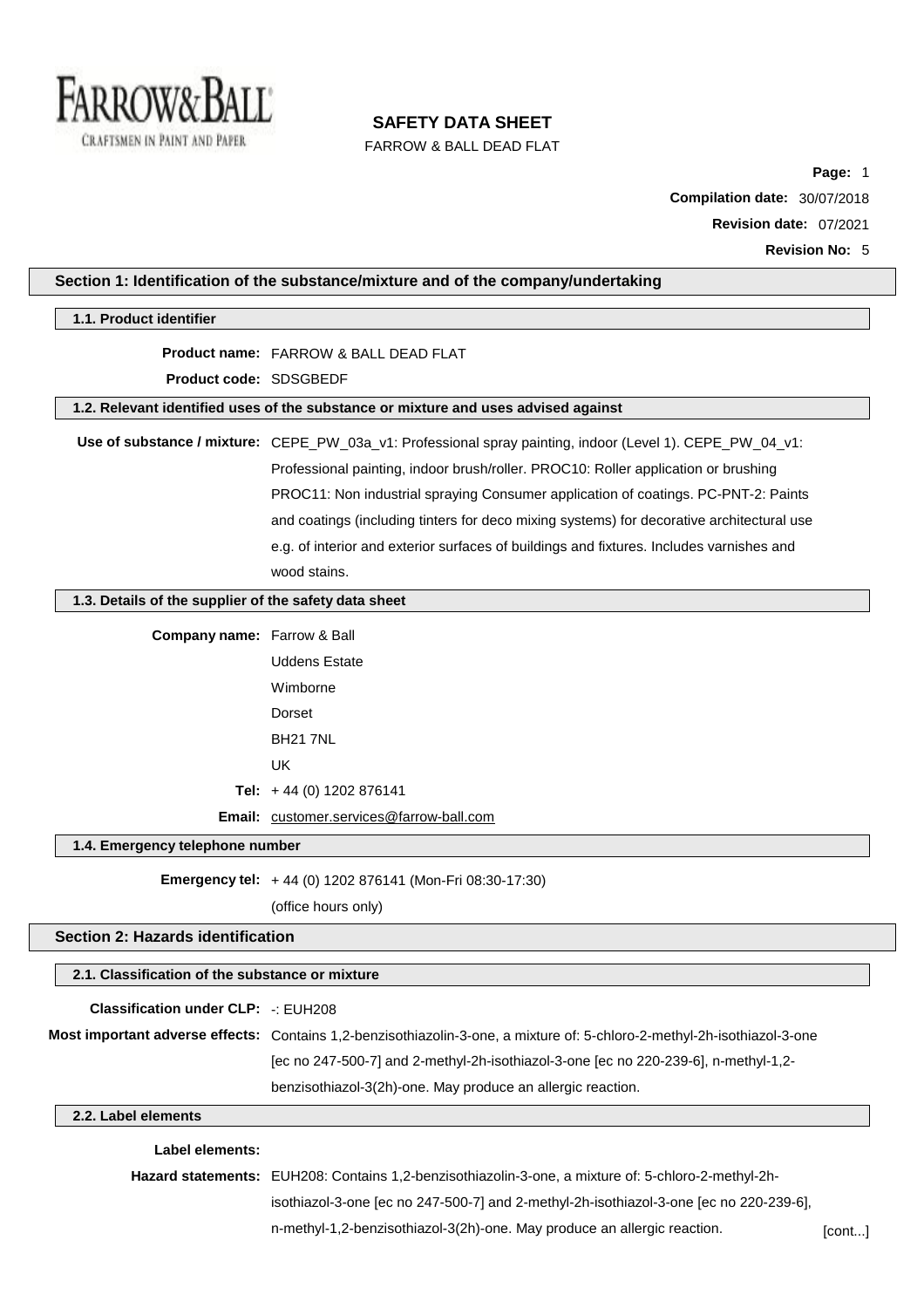# FARROW & BALL DEAD FLAT

**Page:** 2

**Precautionary statements:** P101: If medical advice is needed, have product container or label at hand.

P102: Keep out of reach of children.

P103: Read label before use.

### **2.3. Other hazards**

**Other hazards:** Not applicable.

**PBT:** This product is not identified as a PBT/vPvB substance.

## **Section 3: Composition/information on ingredients**

**3.2. Mixtures**

### **Hazardous ingredients:**

CALCIUM CARBONATE

| <b>EINECS</b> | CAS      | PBT / WEL                                               | <b>CLP Classification</b> | Percent |
|---------------|----------|---------------------------------------------------------|---------------------------|---------|
|               | 471-34-1 | Substance with a Community<br>workplace exposure limit. |                           | 10-30%  |

### TITANIUM DIOXIDE - REACH registered number(s): 01-2119489379-17-0000

| 236-675-5 | 13463-67-7 | <b>Substance with a Community</b> | 10-30% |
|-----------|------------|-----------------------------------|--------|
|           |            | workplace exposure limit.         |        |

## ANHYDROUS ALUMINUM SILICATE

| 296-473-8 | 92704-41-1 | <b>Substance with a Community</b> |  |
|-----------|------------|-----------------------------------|--|
|           |            | workplace exposure limit.         |  |

# KAOLINITE: AL2SI2O5(OH)4

| 310-194-1       | 1332-58-7 | Substance with a Community<br>workplace exposure limit. | 3-10% |
|-----------------|-----------|---------------------------------------------------------|-------|
| SILICON DIOXIDE |           |                                                         |       |

| 1-86-9<br>700 | Substance with a Community | 00 <sup>1</sup><br>7٥ |
|---------------|----------------------------|-----------------------|
|               | workplace exposure limit.  |                       |

**Contains:** The data quoted is for an untinted white base.

## **Section 4: First aid measures**

**4.1. Description of first aid measures**

**Skin contact:** Wash immediately with plenty of soap and water.

**Eye contact:** Bathe the eye with running water for 15 minutes.

**Ingestion:** Wash out mouth with water.

**Inhalation:** Not applicable.

## **4.2. Most important symptoms and effects, both acute and delayed**

**Skin contact:** There may be mild irritation at the site of contact.

**Eye contact:** There may be irritation and redness.

**Ingestion:** There may be irritation of the throat.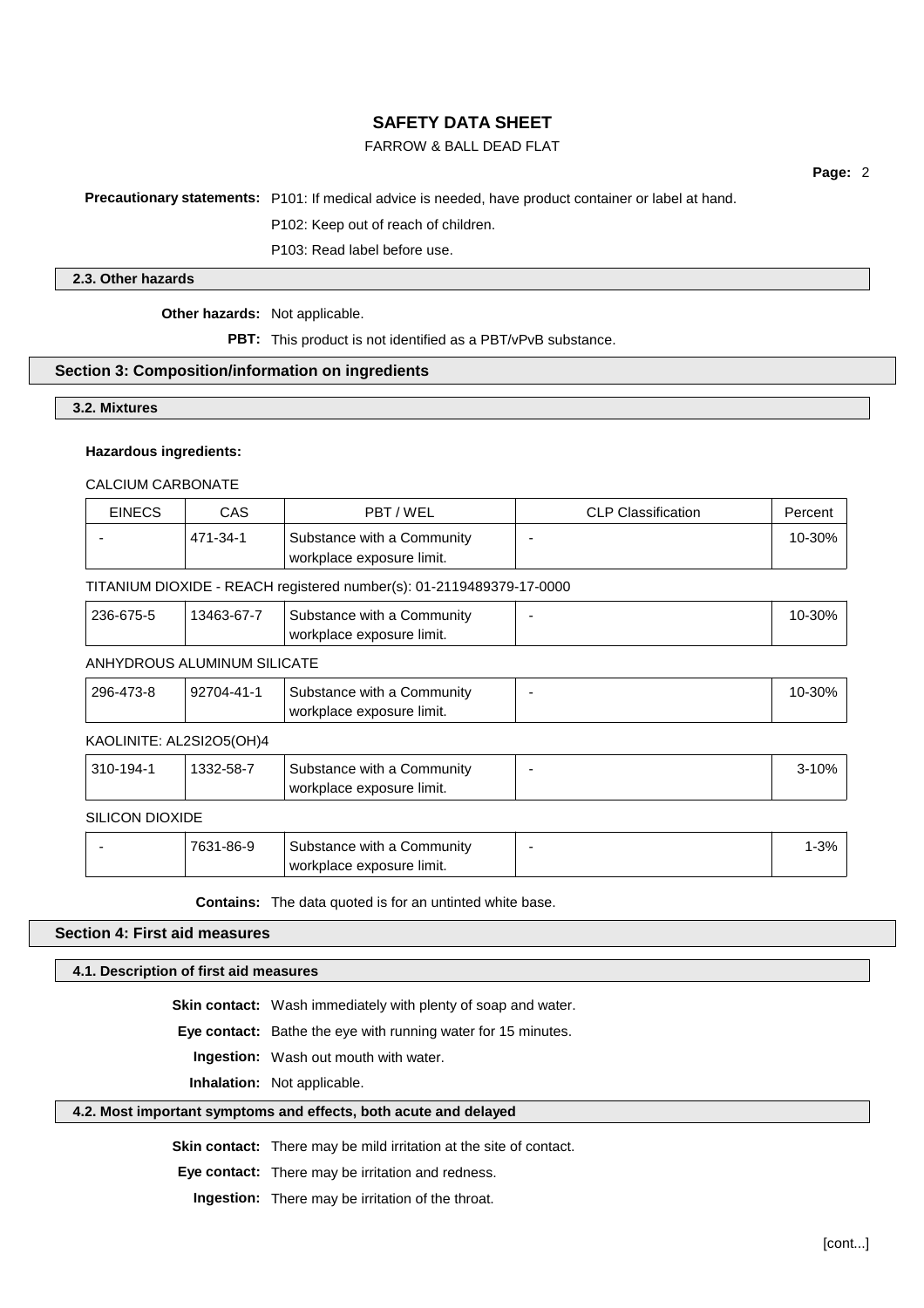# FARROW & BALL DEAD FLAT

**Page:** 3

**Inhalation:** No symptoms.

**Delayed / immediate effects:** No data available.

## **4.3. Indication of any immediate medical attention and special treatment needed**

**Immediate / special treatment:** Not applicable.

## **Section 5: Fire-fighting measures**

**5.1. Extinguishing media**

**Extinguishing media:** Suitable extinguishing media for the surrounding fire should be used. Use water spray to cool containers.

# **5.2. Special hazards arising from the substance or mixture**

**Exposure hazards:** Not applicable.

**5.3. Advice for fire-fighters**

**Advice for fire-fighters:** Wear self-contained breathing apparatus.

## **Section 6: Accidental release measures**

## **6.1. Personal precautions, protective equipment and emergency procedures**

**Personal precautions:** Refer to section 8 of SDS for personal protection details. Turn leaking containers leakside up to prevent the escape of liquid. Mark out the contaminated area with signs and prevent access to unauthorised personnel.

### **6.2. Environmental precautions**

**Environmental precautions:** Do not discharge into drains or rivers. Contain the spillage using bunding.

## **6.3. Methods and material for containment and cleaning up**

**Clean-up procedures:** Absorb into dry earth or sand. Transfer to a closable, labelled salvage container for disposal by an appropriate method.

### **6.4. Reference to other sections**

**Reference to other sections:** Refer to section 8 of SDS.

**Section 7: Handling and storage**

# **7.1. Precautions for safe handling**

**Handling requirements:** Avoid direct contact with the substance. Ensure there is sufficient ventilation of the area.

Avoid the formation or spread of mists in the air.

## **7.2. Conditions for safe storage, including any incompatibilities**

**Storage conditions:** Store in a cool, well ventilated area. Keep container tightly closed. The floor of the

storage room must be impermeable to prevent the escape of liquids.

**Suitable packaging:** Not applicable.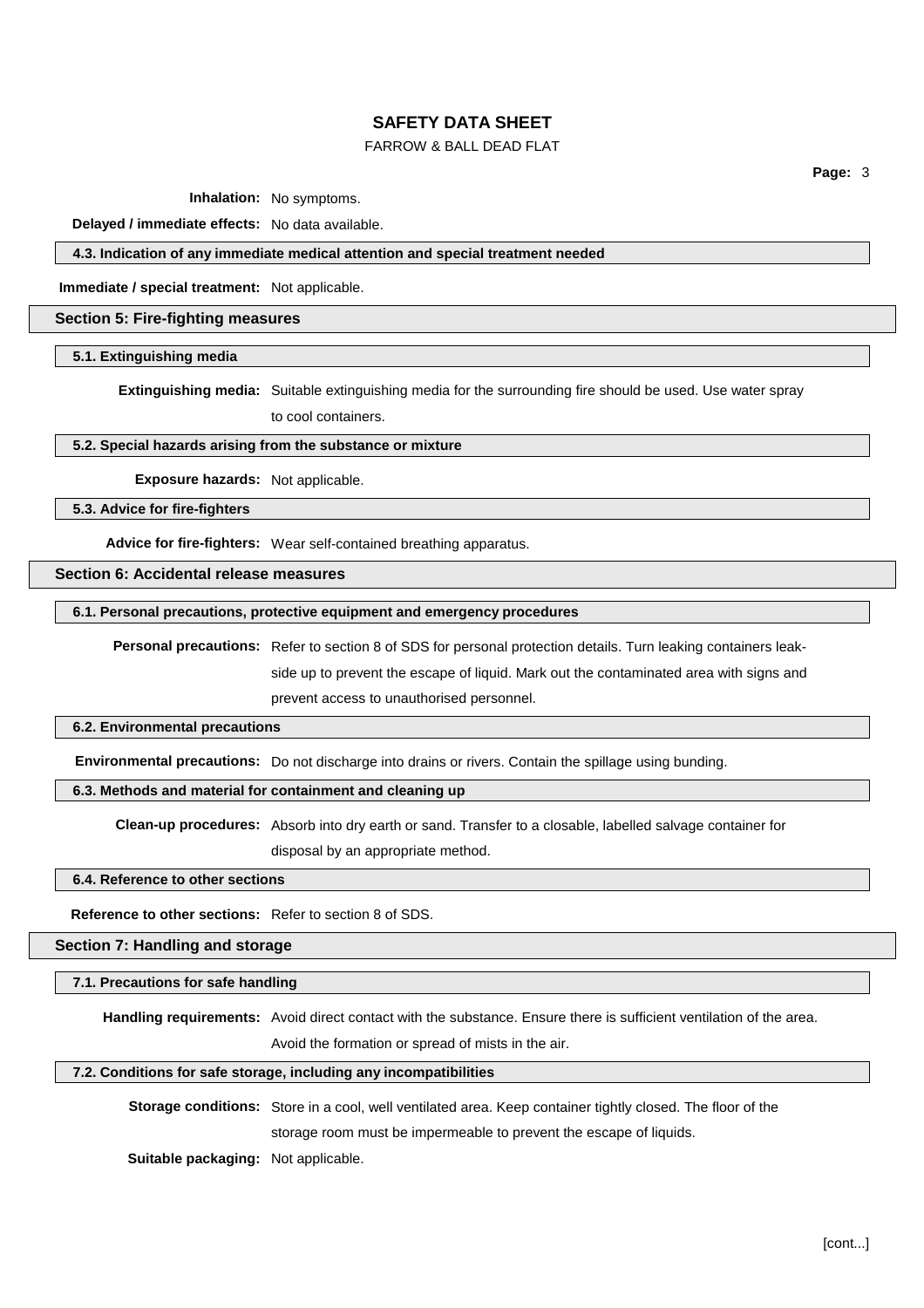# FARROW & BALL DEAD FLAT

**Page:** 4

## **7.3. Specific end use(s)**

**Specific end use(s):** No data available.

# **Section 8: Exposure controls/personal protection**

### **8.1. Control parameters**

**Workplace exposure limits:** No data available.

**DNEL/PNEC Values**

**DNEL / PNEC** No data available.

**8.2. Exposure controls**

| <b>Engineering measures:</b> The floor of the storage room must be impermeable to prevent the escape of liquids. |
|------------------------------------------------------------------------------------------------------------------|
| CEPE PW 03a $v1:30\%$ = general room ventilation (e.g. open windows).                                            |
| CEPE_PW_04_v1: $30\%$ = general room ventilation (e.g. open windows).                                            |
| <b>Respiratory protection:</b> Respiratory protection not required. CEPE_PW_03A_v1: Not Required.                |
| CEPE PW 04 v1: Not Required.                                                                                     |
| <b>Hand protection:</b> Protective gloves. Nitrile rubber. (EN 374).                                             |
| Eye protection: Safety glasses. (EN 166).                                                                        |
| Skin protection: Protective clothing.                                                                            |
| <b>Environmental:</b> Prevent from entering in public sewers or the immediate environment.                       |

# **Section 9: Physical and chemical properties**

# **9.1. Information on basic physical and chemical properties**

|                                                         | <b>State: Emulsion</b>                           |                                                   |                                  |
|---------------------------------------------------------|--------------------------------------------------|---------------------------------------------------|----------------------------------|
| <b>Colour:</b> Various                                  |                                                  |                                                   |                                  |
|                                                         | <b>Odour:</b> Barely perceptible odour           |                                                   |                                  |
| <b>Evaporation rate: Slow</b>                           |                                                  |                                                   |                                  |
|                                                         | <b>Oxidising:</b> Non-oxidising (by EC criteria) |                                                   |                                  |
| <b>Solubility in water: Miscible</b>                    |                                                  |                                                   |                                  |
| <b>Viscosity: Viscous</b>                               |                                                  |                                                   |                                  |
| <b>Boiling point/range °C: 100</b>                      |                                                  | <b>Melting point/range °C:</b> No data available. |                                  |
| <b>Flammability limits %: lower:</b> No data available. |                                                  |                                                   | <b>upper:</b> No data available. |
| Flash point°C: >100                                     |                                                  | Part.coeff. n-octanol/water: No data available.   |                                  |
| Autoflammability <sup>°</sup> C: No data available.     |                                                  | Vapour pressure: No data available.               |                                  |
| <b>Relative density:</b> $1.2 - 1.4$ g/cc               |                                                  |                                                   | $pH: 8.0 - 8.5$                  |
|                                                         | <b>VOC g/l:</b> $4$ g/l d (130 g/l)              |                                                   |                                  |

**9.2. Other information**

**Other information:** Not applicable.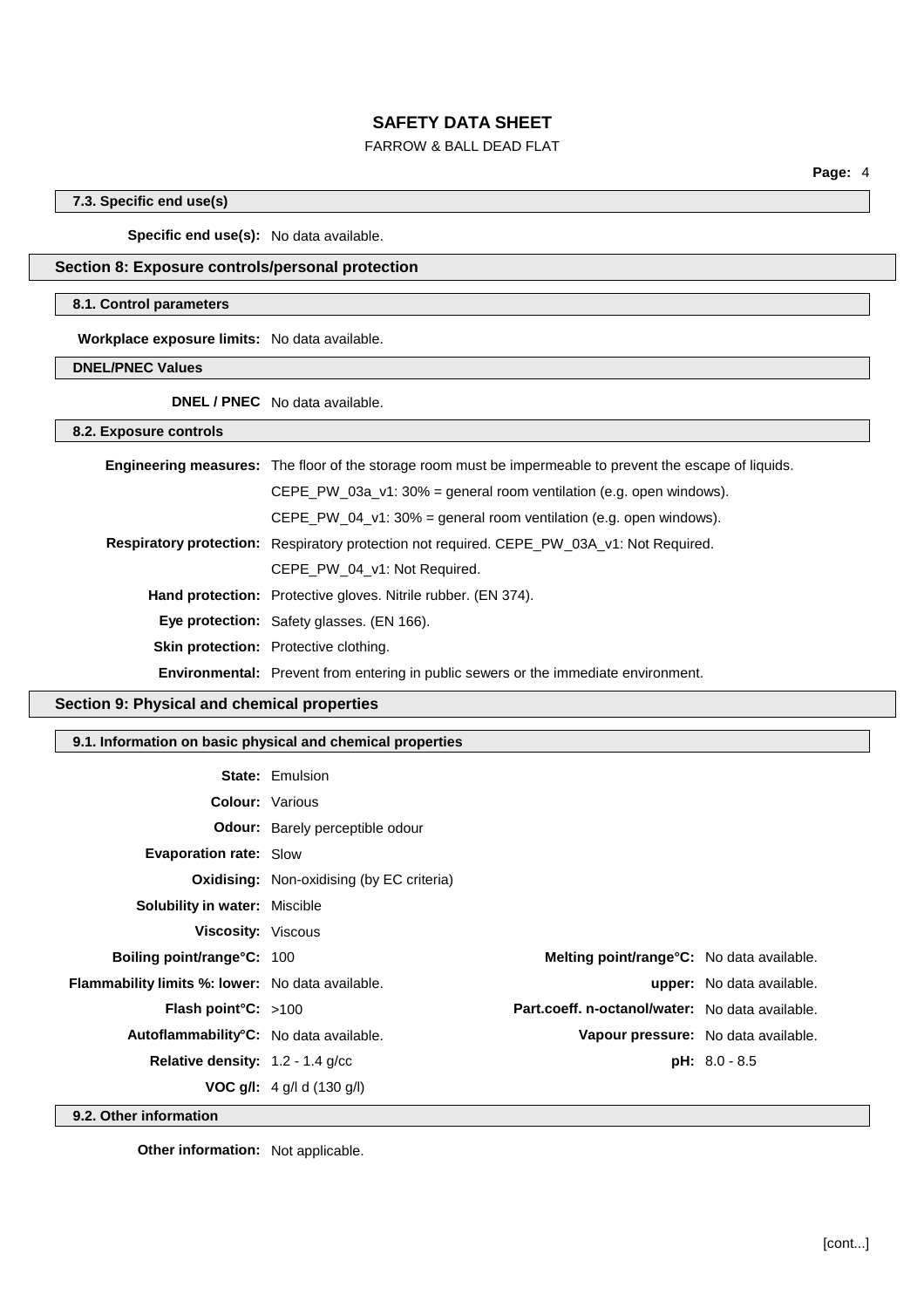## FARROW & BALL DEAD FLAT

### **Section 10: Stability and reactivity**

#### **10.1. Reactivity**

#### **Reactivity:** Stable under recommended transport or storage conditions.

### **10.2. Chemical stability**

**Chemical stability:** Stable under normal conditions.

# **10.3. Possibility of hazardous reactions**

**Hazardous reactions:** Hazardous reactions will not occur under normal transport or storage conditions.

Decomposition may occur on exposure to conditions or materials listed below.

#### **10.4. Conditions to avoid**

**Conditions to avoid:** Heat.

**10.5. Incompatible materials**

**Materials to avoid:** Strong oxidising agents. Strong acids.

### **10.6. Hazardous decomposition products**

**Haz. decomp. products:** No data available.

**Section 11: Toxicological information**

### **11.1. Information on toxicological effects**

**Toxicity values:** No data available.

#### **Symptoms / routes of exposure**

**Skin contact:** There may be mild irritation at the site of contact.

**Eye contact:** There may be irritation and redness.

**Ingestion:** There may be irritation of the throat.

**Inhalation:** No symptoms.

**Delayed / immediate effects:** No data available.

**Other information:** Not applicable.

## **Section 12: Ecological information**

**12.1. Toxicity**

**Ecotoxicity values:** No data available.

**12.2. Persistence and degradability**

**Persistence and degradability:** Not biodegradable.

#### **12.3. Bioaccumulative potential**

**Bioaccumulative potential:** Bioaccumulation potential.